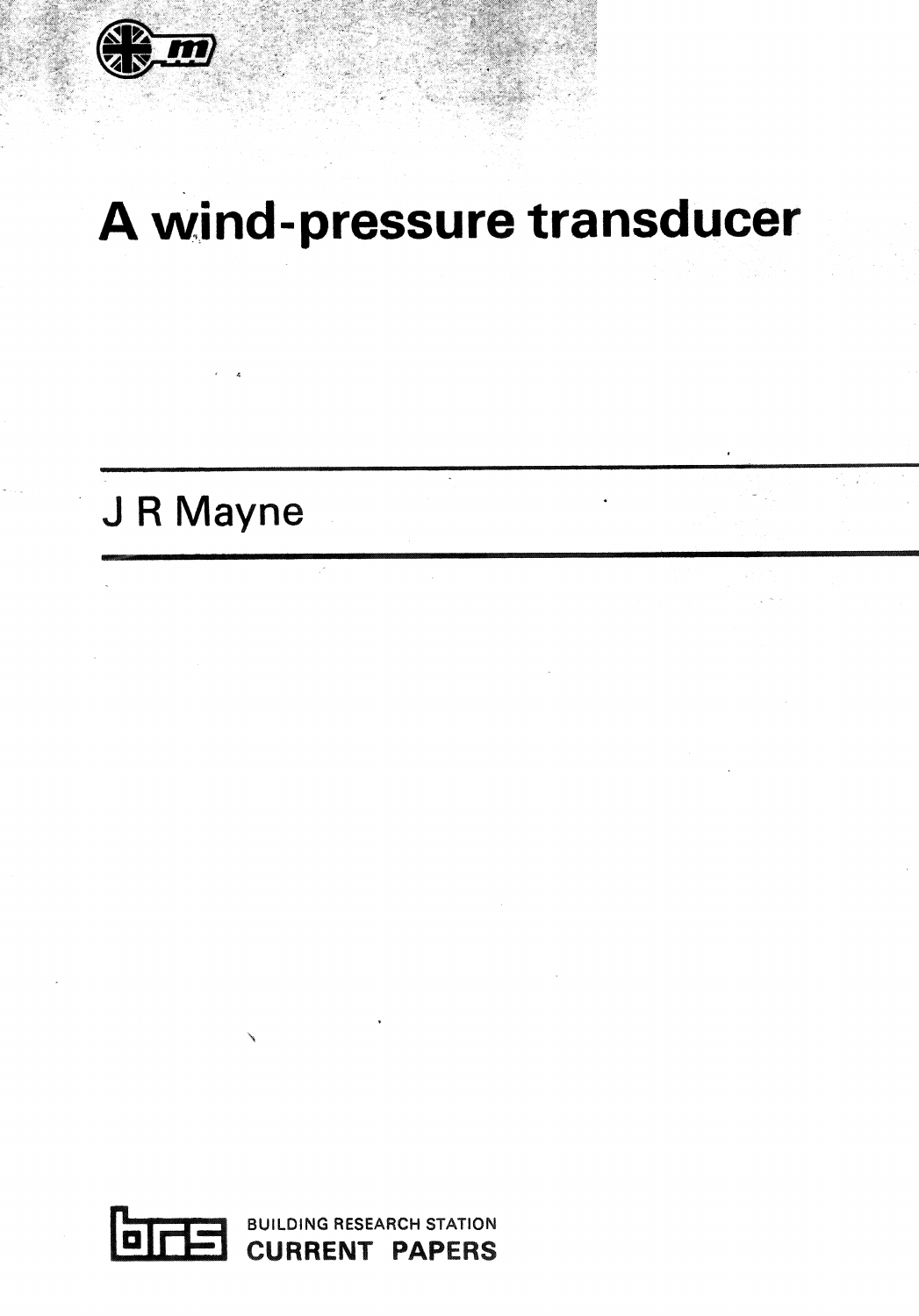J R Mayne, BSc

Reprinted from: Journal of Physics E: Scientific Instruments 1970 Vol. **3, pp 248- 250** 

A pressure transducer is described which was specially developed to measure wind pressures exerted on buildings. The instrument, which gives an electrical output, is suitable for measuring pressure in the range  $\pm$  1200 Nm<sup>-2</sup> ( $\pm$  25 lb ft<sup>-2</sup>). The frequency response is such that pressure fluctuations lasting only 0.1 **s** can be recorded.

The transducer was designed and developed with the collaboration of Mr **C W** Newberry and Mr R S Jerrett.

CURRENT PAPER 17/70 BUILDING RESEARCH STATION Ministry of Public Building and Works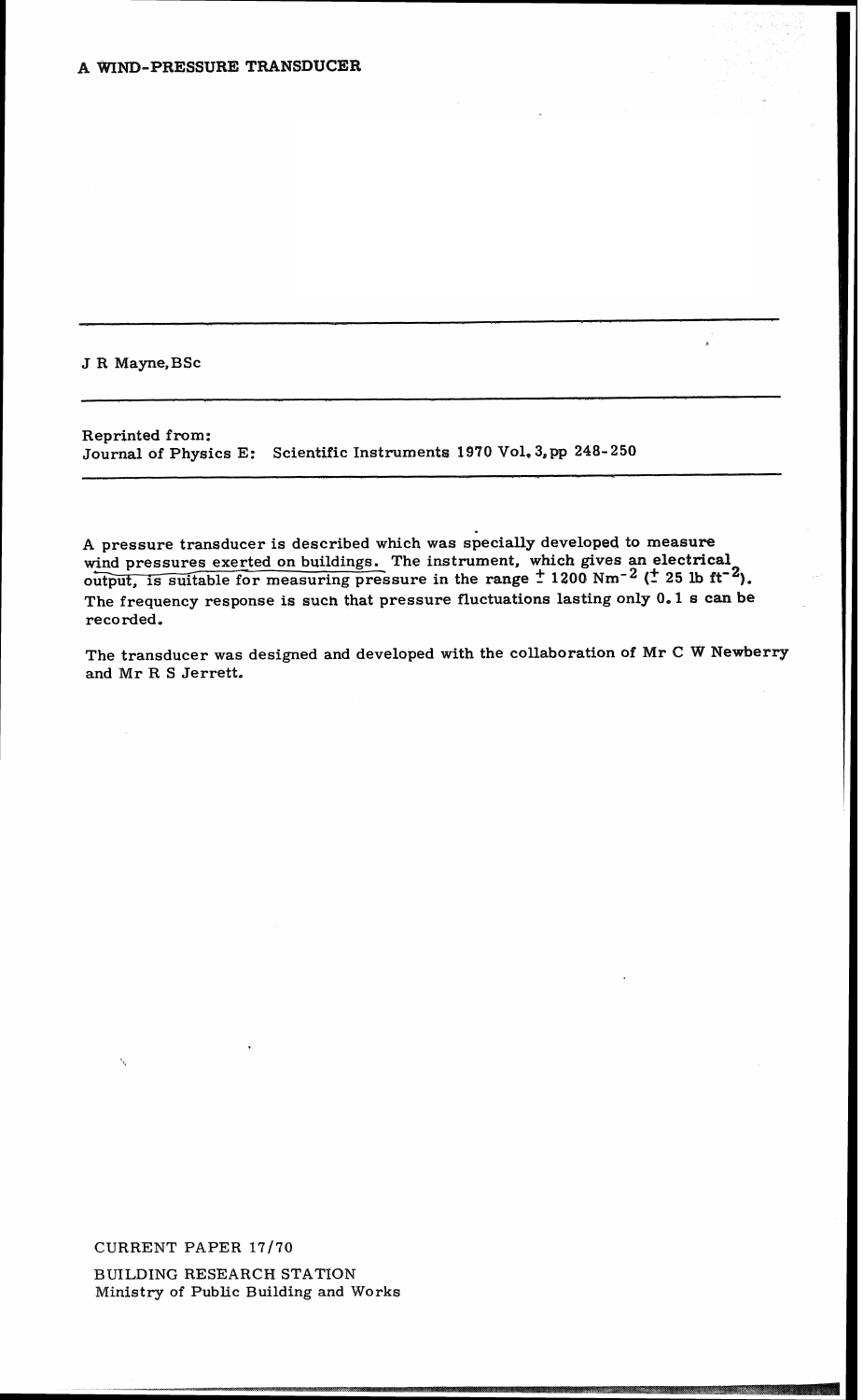### A wind - pressure transducer

J R Mayne

#### **1 Introduction**

The transducer described in this note was developed specifically for a programme of wind pressure measurement on tall buildings in London. No suitable transducer existed for this purpose. The programme required simultaneous continuous records of pressure at a large number of points widely dispersed on the surfaces of the buildings. Pressures were expected to be in the range  $\pm$  1200 N m<sup>-2</sup> ( $\pm$  25 lb ft<sup>-2</sup>), and it was aimed to achieve an accuracy to  $\pm 10$  N m<sup>-2</sup>  $(+0.25$  lb ft<sup>-2</sup>); it was necessary to measure pressure transients of the order of 0.1 s. Furthermore, in order that the recorded

cladding panels, the active area of the gauge needed to be as large as possible, compatible with easy installation in typical buildings. All these requirements were met in practice. Figure 1 shows the transducer. It is essentially a shallow cylindrical box, 140mrn *(5.5* in) in overall diameter and approximately 30 mm  $(1.1 \text{ in})$  deep, one face of which comprises a pressure plate. The instrument is designed to be fitted into curtain walling components so that the pressure plate is flush with the surface of the building.

pressures were representative of pressures averaged over

#### **2 Description of the transducer**

Figure 2 is a diagram of the transducer. The rigid circular pressure plate D is mounted from the body B on three cantilever bars C spaced symmetrically in a plane. The narrow annular gap between the pressure plate and the body is sealed by a thin flexible membrane **M** uhich accommodates the movement of the pressure plate and also isolates the interior of the transducer from the external pressure. This allows the interior to be vented to a reference pressure via the nozzle **N**  provided on the back of the body. The difference between the external pressure and the reference pressure exerts a load on the pressure plate which is transferred to the three cantilevers. The strain thus produced is measured by foil resistance strain gauges fixed to the cantilevers.

The pressure plate comprises two disks each about 100 mm (4 in) in diameter. which are screwed together, trapping the sealing membrane betueen them. The sensitivity of the transducer to acceleration is minimized by making the pressure plate as light as possible compatible with strength and rigidity. This is achieved by making the pressure plate hollow and by using light alloy. The plate is screwed to a boss E, also of light alloy, which serves as a central anchorage for the three cantilevers. The boss is dimensioned so that the back of the transducer body acts as a stop uhich limits the



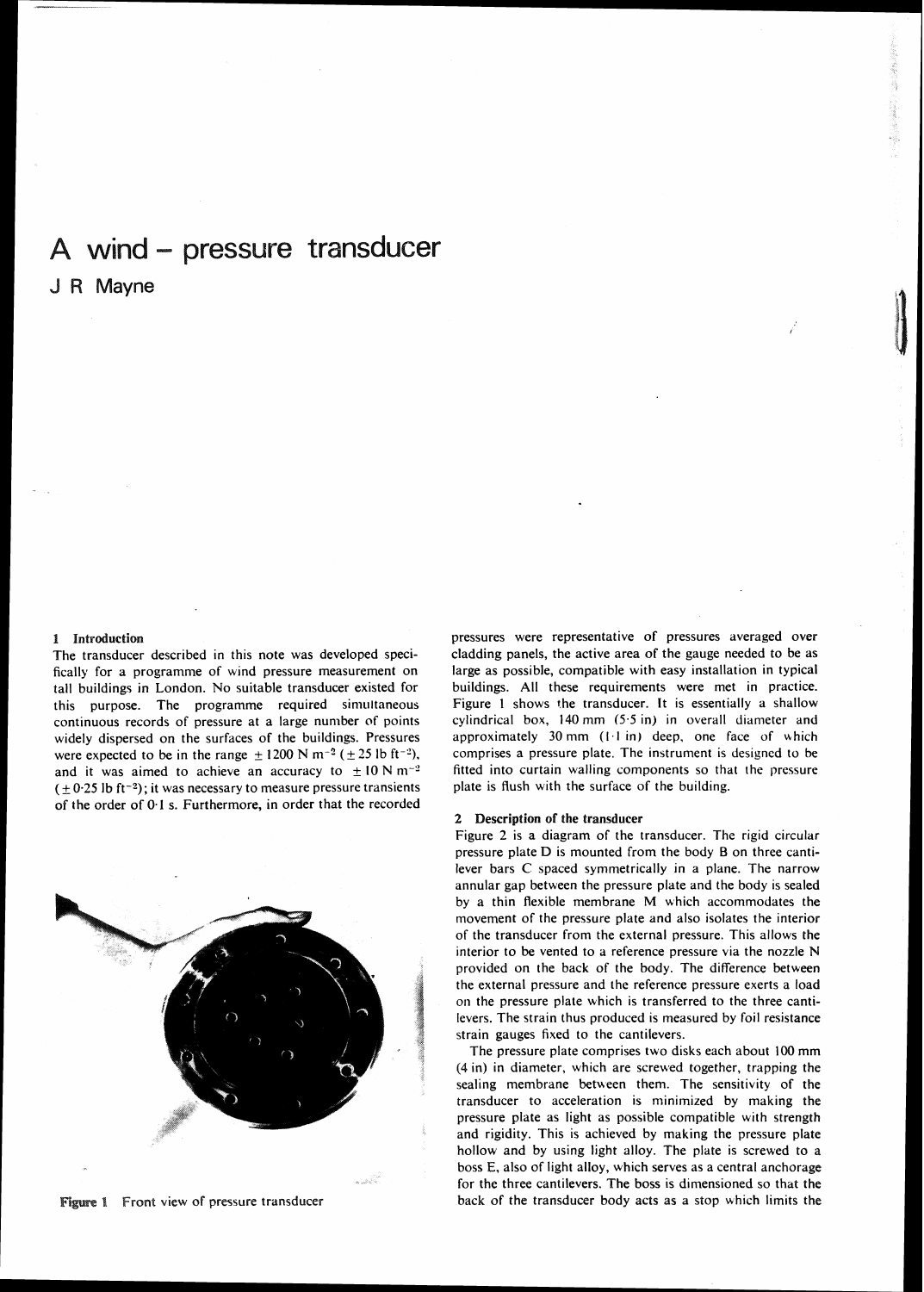

Figure 2 Exploded view of pressure transducer A. membrane clamping ring; B, transducer body; *C.* Cantilever; **0.** part of pressure plate; **E,** boss; M. sealing membrane; N, venting nozzle; **P,** plug

deflection of the pressure plate. This prevents the cantilevers becoming overstrained. The composite unit comprising the two parts of the pressure plate and the boss has a total mass of 100 g. The mass of the whole transducer is **650%** 

Melinex sheet 0.012 mm (0.0005 in) thick is used for the sealing membrane. It produces negligible restraint on the movement of the pressure plate in the normal working range of the instrument, which is up to a deflection **of O.lOmm**  (0.004 in). In this respect **it** is superior to all the other materials tried.

The cantilever bars are made of cast iron, which **has** a lower Young's modulus than steel, giving the instrument increased sensitivity. The bars are 62 mm (2.437 in) overall length and 6 mm  $\times$  5 mm (0.250 in  $\times$  0.203 in) in section. The



Figure 3 Loaded cantilever: C, strain gauges in compression; **T,** strain gauges in tension

central 34 mm (1.312 in) is thinned by surface grinding to  $6 \text{ mm} \times 0.75 \text{ mm}$  (0.250 in  $\times$  0.032 in) in section. Each end is secured by two screws constraining the cantilevers to bend in reflex curvature. Four foil resistance strain gauges, 6 mm (0.25 in) long, are attached to each bar as near as possible to the positions of maximum bending moment (see figure 3). These are wired to form a Wheatstone bridge, each arm consisting of three gauges in series from the corresponding position on each cantilever. By this means the deflection of the cantilevers is averaged, and since every strain gauge is active the maximum possible sensitivity is obtained. Connection is made to the bridge circuit through a four-way plug P mounted on the back of the transducer. The bridge may be energized with alternating or direct current up to a maximum of  $5V$ .

#### 3 Design and manufacture

Since transducers which have been installed in a building are generally inaccessible for frequent checks, the only practical way of measuring the zero position is by recording during calm periods, which may be quite infrequent. The long-term zero stability is therefore crucial to the satisfactory performance of the transducer. The need to respond to short duration pressure changes combined with the requirement of a relatively large active area, led to a design where the movement of the pressure plate was very small, thereby minimizing the momentum of the moving parts and of the air movement in the venting system. However, this small movement increases the problem of obtaining satisfactory zero stability.

The two most important factors controlling stability are temperature compensation and freedom from residual stress in the components. The arrangement of the strain gauges ensures complete temperature compensation. The actual performance was checked in the range  $-10^{\circ}$ C to  $+40^{\circ}$ C, and no significant variation of zero was detected. The strain induced in the cantilevers by a load of 10 N  $m^{-2}$  (0-25 lb ft<sup>-4</sup>). which is the level of accuracy aimed at, is only about  $4 \times 10^{-7}$ This clearly shows the need to maintain a very low level of residual stress in the component parts, which was achieved by selecting materials with a low residual stress content, by annealing and by careful machining. The grade of aluminium alloy selected for the pressure plate and body was NE4, specified as having a low stress content. The cast iron used for the cantilevers was Meehanite GD.

An improvement of zero stability was obtained by ageing the completed transducers on a special rig. The interior of each unit was connected to a common system in which the pressure was pulsed every few seconds by a piston. In this way the transducers were subjected to a large number of working cycles before installation. With these precautions, long term zero stabilities equivalent to about  $\pm 10$  N m<sup>-2</sup>  $(\pm 0.25 \text{ lb ft} \text{ }^2)$  were achieved.

#### 4 **Calibratian**

The transducer output is a linear function of pressure, the deviation from linearity being about 1% of full scale. The nominal sensitivity is 0.6  $\mu$ V V<sup>-1</sup> N<sup>-1</sup> m<sup>2</sup> (30  $\mu$ V V<sup>-1</sup> lb<sup>-1</sup> ft<sup>2</sup>). That is, if the transducer is energized with 1 V and the pressure plate loaded with  $1 N m^{-2}$ , the output from the bridge will be 0.6  $\mu$ V. Individual transducers differ from each other in sensitivity owing to slight variations of cantilever thickness, so that each unit requires calibration. Initially calibration was carried out by varying the internal pressure, measuring this with a water manometer and recording the response of the transducer. For comparison, a second calibration was done by loading the pressure plate with dead weight, the body cavity in this case being open to the atmosphere. Subsequently dead-weight calibration only was used because it was more convenient.